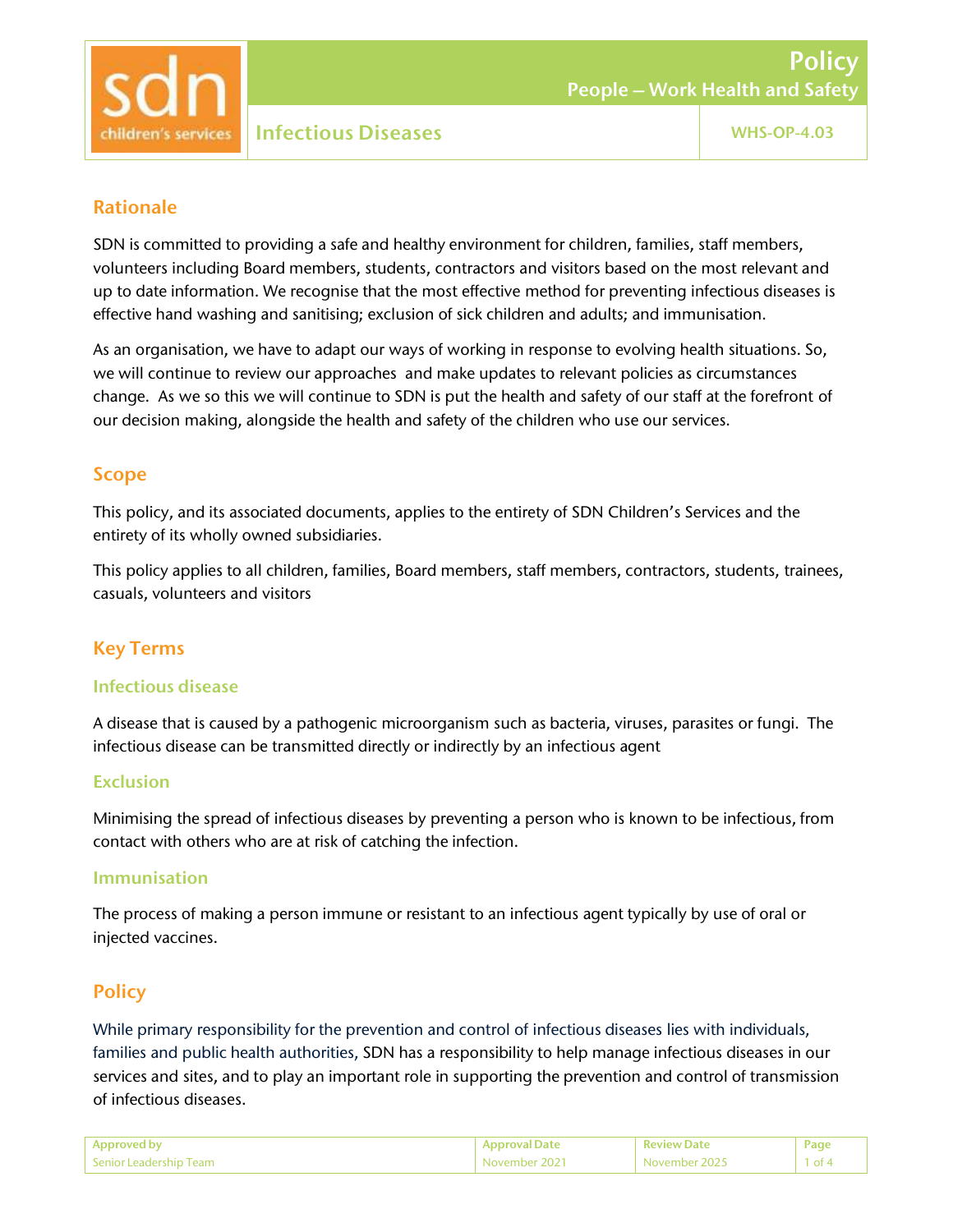SDN has a particular legislated duty of care for the organisation's employees, with a responsibility to take all reasonable steps to keep our staff safe. These responsibilities come under the Work Health and Safety Act, 2011.

In deciding what reasonable steps to take to prevent and control infectious diseases at our sites, SDN will adhere to recommended guidelines from recognised health authorities and relevant regulators; and SDN staff will not provide expert advice on infectious diseases where this is the role of medical practitioners and health authorities.

SDN will take all reasonable steps prevent transmission of, and control infectious diseases, including:

- excluding sick children, staff members, volunteers, students, contractors and visitors for the period directed or recommended by recognised authorities and/or regulators
- **•** implementing effective hygiene practices
- using personal protective equipment such as gloves and/or masks where recommended
- **•** conducting risk assessments
- releasing a notice of an occurrence of an infectious disease when this occurs at an SDN Children's Education and Care Centre. This notice will be displayed in compliance with the *Education and Care* Services Law and Regulations and following relevant exclusion quidelines.

SDN staff members will maintain up to date knowledge of infection control and prevention practices as well as symptoms of illnesses.

SDN will provide on-the-job and/or other forms of training for staff so that their knowledge of infection prevention and control is up to date.

## Vaccination: children

Only children who meet the following criteria can attend an SDN Children's Education and Care Centre:

- meet the Department of Health's National Immunisation Program Childhood Schedule; or
- are on a suitable catch -up schedule in line with the Department of Health's current Australian Immunisation Handbook; or
- have an approved medical exemption recorded on the Australian Immunisation Register (AIR).

## Vaccination: adults

#### COVID-19

All staff members, Board members, students, regular contractors and volunteers must be fully vaccinated against COVID-19 with vaccines approved by the Australian Therapeutic Goods Administration, including any boosters recommended by recognised Australian Health Authorities. SDN will require sighting of vaccination certificates.

SDN staff will maintain an up-to-date record of their COVID-19 vaccination status in their HR records.

| L INFECTIOUS DISEASES POLICY. |                      | <b>WHS-OP-4.03</b> |          |
|-------------------------------|----------------------|--------------------|----------|
| Approved by                   | <b>Approval Date</b> | <b>Review Date</b> | Page     |
| Senior Leadership Team        | November 2021        | November 2025      | $2$ of 4 |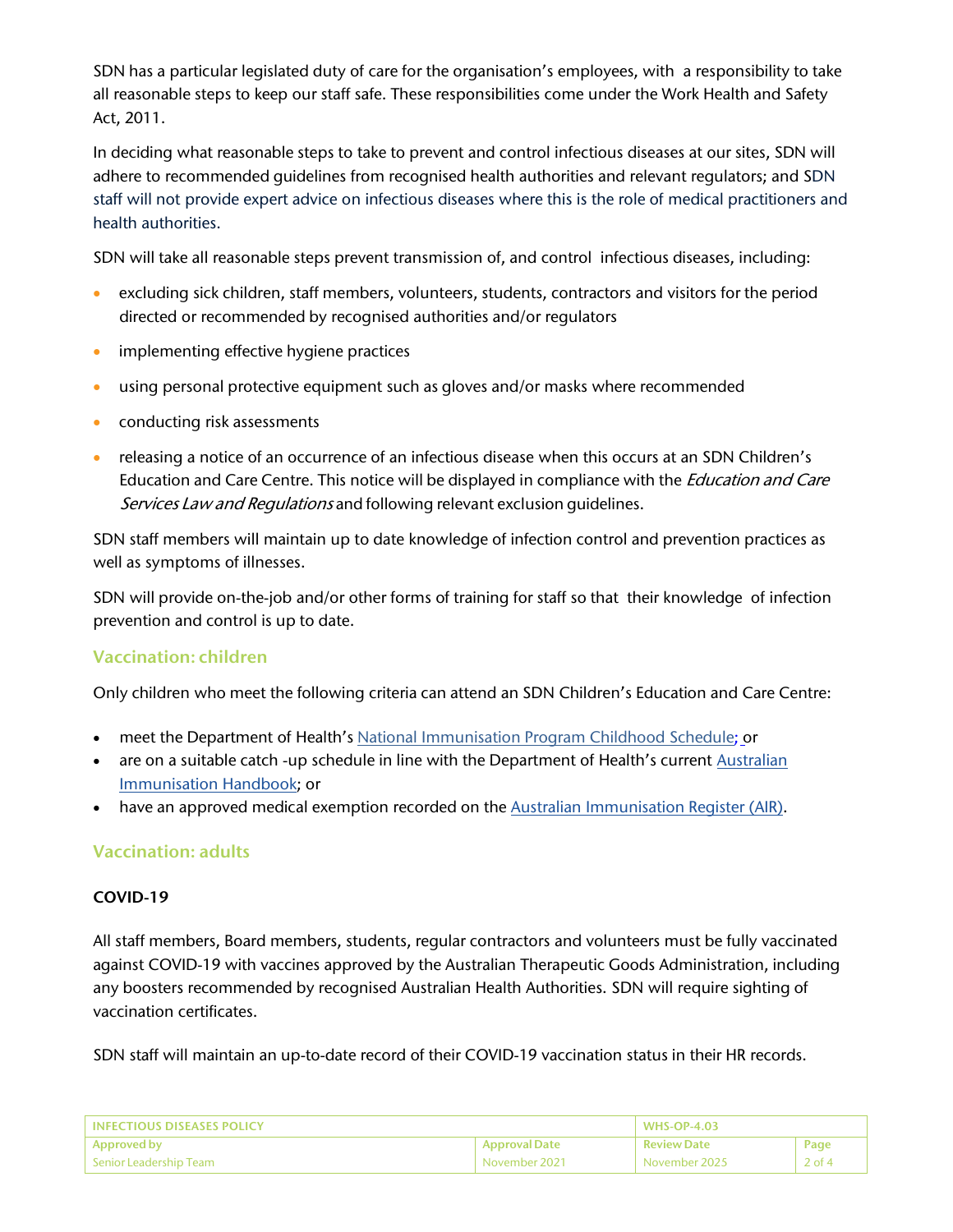SDN may, at the organisation's discretion, decide to grant an exemption where a staff member, volunteer or student has a medical contraindication to the COVID-19 vaccines available for use in Australia. To be eligible to apply for an exemption based on medical contraindication, the person must:

- meet the recognised exemptions set out in relevant State or Federal medical contraindications, as listed in the Australian Immunisation Handbook. Contraindications are limited to specific medical circumstances; and
- notify Human Resources and provide appropriate medical information which meets the relevant guidance from legislation or public health directions or orders at the time, including a medical contraindication certificate issued by a registered medical practitioner certifying:
	- o that they are unable to receive the vaccination because you have a recognised medical contraindication;
	- o whether the medical contraindication will permanently or temporarily prevent the vaccination; and
	- o where the medical contraindication only temporarily prevents the vaccination, when you may be able to receive the vaccination.
- If eligible, SDN will consider the application having regard to all relevant circumstances.
- There may be some circumstances where SDN does not grant an exemption despite eligibility due to factors such as the requirements of the person's role or COVID-19 risk factors, in which case SDN will consider what other reasonable control measures or accommodations are available before making a final decision.

All vaccination information, including medical exemption information will be handled in accordance with our Privacy Policy, kept confidential and held securely by Human Resources.

#### Influenza

SDN will encourage staff members, Board members, students, regular contractors and volunteers to be vaccinated annually against influenza and will cover the cost of annual influenza vaccination.

Staff members who wish to receive a flu vaccination will be responsible for arranging and paying for the vaccination and will be reimbursed by SDN on the provision of a tax invoice.

The reimbursement will not cover the cost of the consultation with the medical professional but only the cost of the vaccination.

SDN will not be held responsible for the staff member's choice or outcome from such medical treatment.

## Testing for infectious diseases

SDN may, at times require children, staff members, Board members, students, regular contractors and volunteers to be tested for the presence of an infectious disease in order to attend an SDN site or function and require evidence of that testing and the results before allowing access to SDN sites and functions.

| <b>LINEECTIOUS DISEASES POLICY</b> |                      | , WHS-OP-4.03      |          |
|------------------------------------|----------------------|--------------------|----------|
| Approved by                        | <b>Approval Date</b> | <b>Review Date</b> | Page     |
| Senior Leadership Team             | November 2021        | November 2025      | $3$ of 4 |